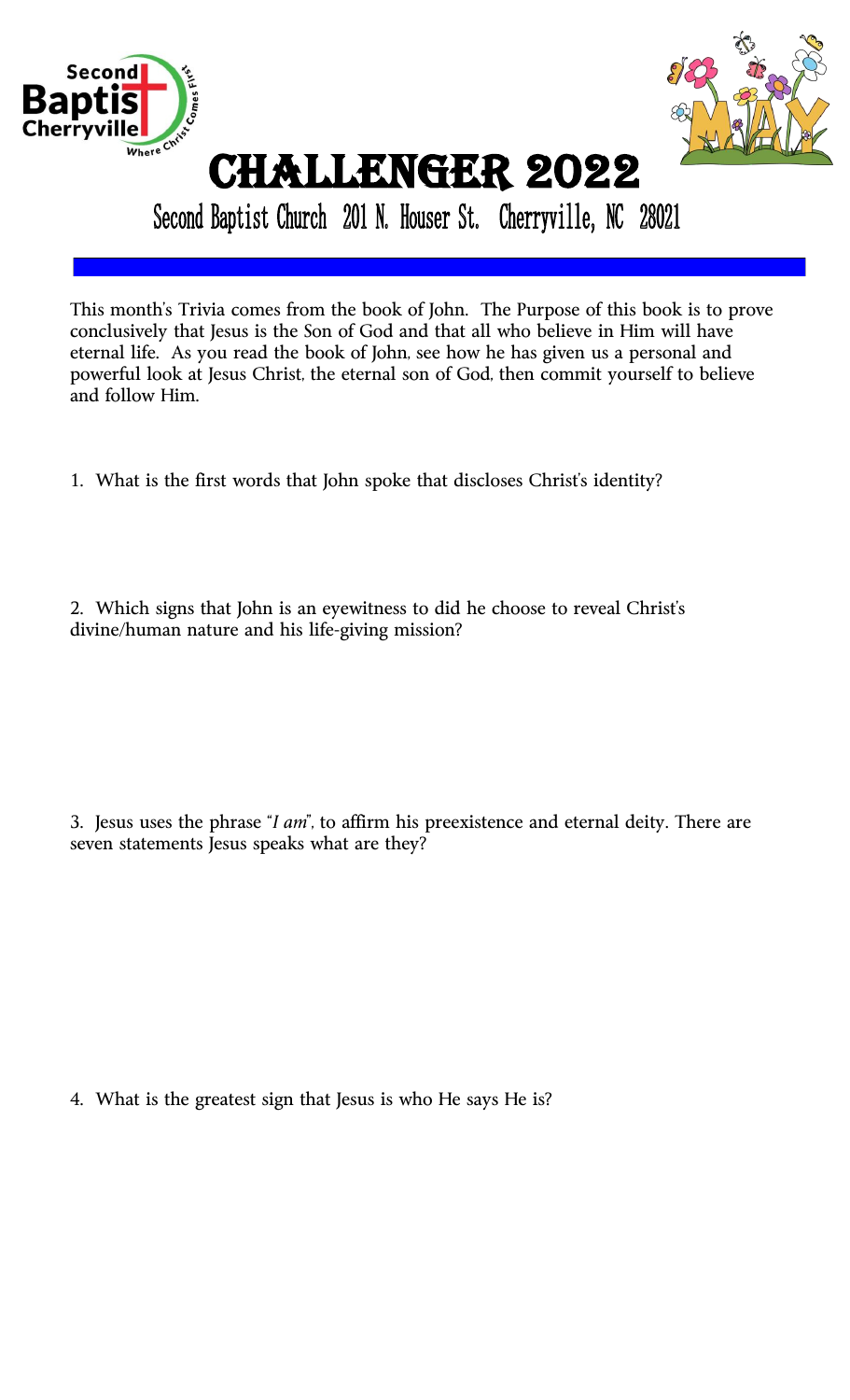

### GIDEON BIBLES

- In Memory Frances Beam
	- By: Vickie Walker
	- By: Chris & Tammy Kiser
	- By: Second Baptist Church
	- By: Phyllis Powell

#### CARE TEAM

In Memory Frances Beam By: Bill & Kathy Black

## BUILDING FUND

In Memory of Jim McCurry

- By: Bethel Baptist Church, Lincolnton
- By: Vickie Schrum & Family
- By: Jeff Reid
- By: Jodi Ford

In Memory of Ray Blanton By: Bill & Kathy Black

### <u>YOUTH</u>

 In Memory of Frances Beam By: Margaret Hastings & Brenda Lauer

In Memory of James Lowman's Birthday By: Joette Ford

 *Second Baptist Church would like to extend our sympathy to: Second Baptist Church on the death of…………..Frances Beam*

ı

Dear Second Baptist Church,



Thank you sincerely for sharing our sorrow. I our kindness is deeply appreciated and will always be remembered. The Family of James "Jim" McCurry

#### Dear SBC Care Team,

 We just wanted to thank you all for your prayers & concerns for Zane. We always look forward to your cards! Sorry it took so long to write you. Zane was in remission however, the cancer returned to his femur bone. He will have to have surgery to put a rod in and then they will do a biopsy and determine what to do next. Please keep the prayers coming, and again we thank you. Please pray for his salvation. May God bless you all. Love in Christ,

Zane & Kay Legg

Saturday, May 7 4:00pm Happy Hearts leave for Ray Nathan's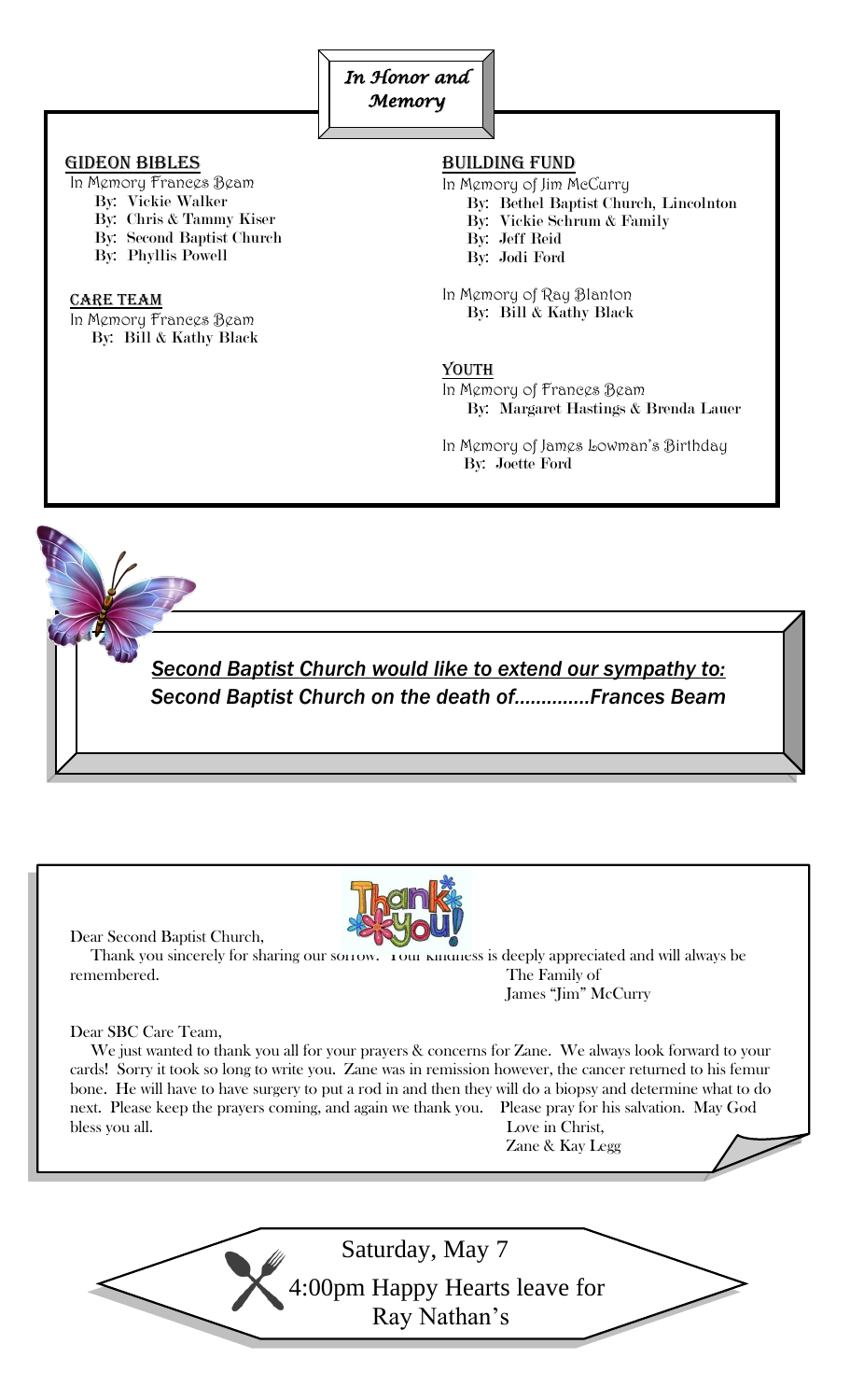



**Vacation Bible School** *May 30 – June 2*

5:30pm Start your Journey in Jerusalem with dinner.

6:30pm – 8:30pm Step back in time and visit the Marketplace where Jesus walked.

*Youth Fundraiser Sunday, May 15 Spaghetti Luncheon following the morning Worship Service* 

*Donations will be taken at the door*.